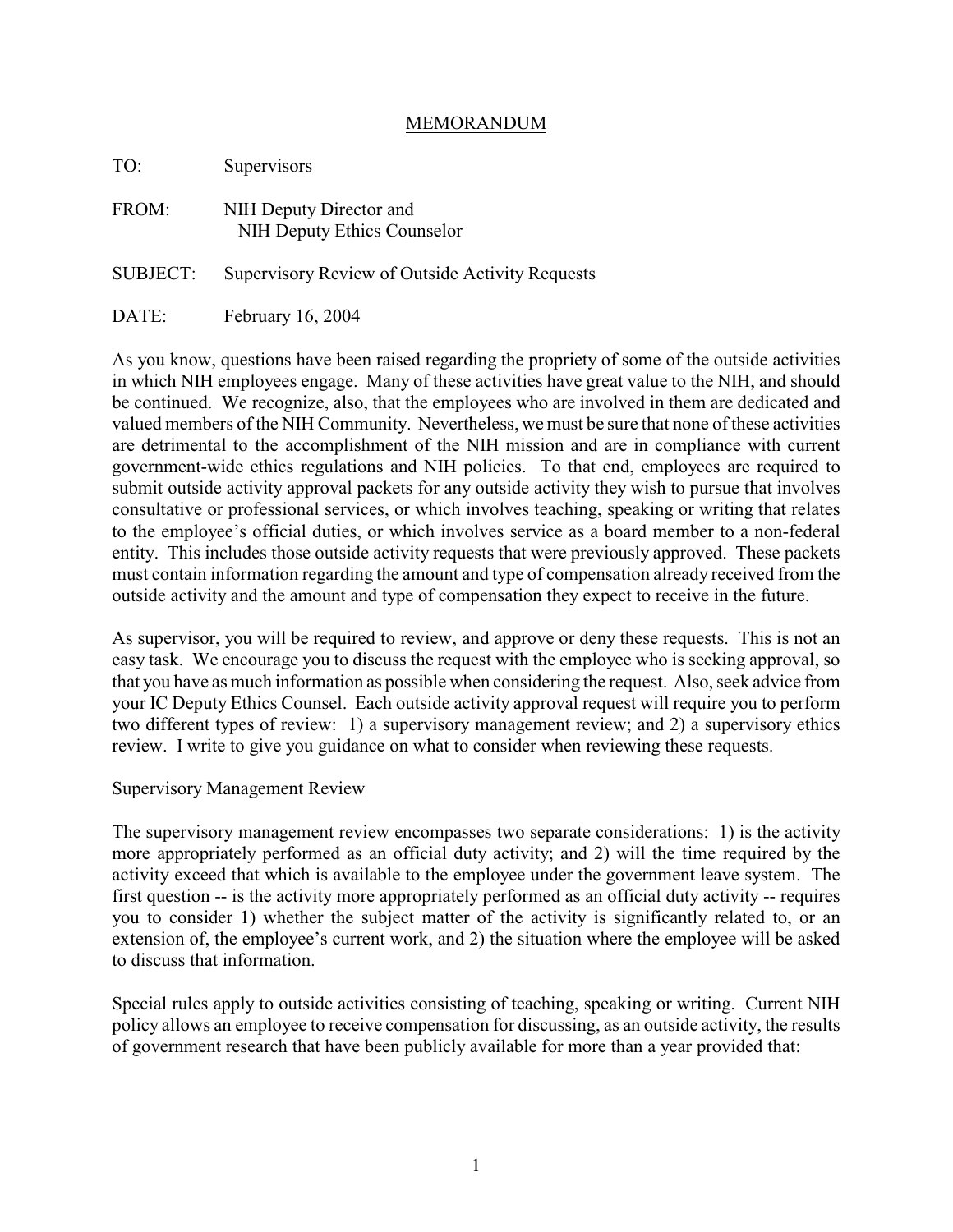- the research does not relate to any matter to which the employee is assigned, or has been assigned within the last year, or to any ongoing or announced policy, program, or operation of the agency; and
- the invitation was not extended to the employee by someone who has interests that may be substantially impacted by the employee's official duties; and
- the circumstances do not indicate that the invitation was extended to the employee primarily because of his official position rather than his expertise on the subject.

It might be appropriate, for example, to give a speech for compensation in a public forum and discuss NIH work that was completed more than a year ago, provided all the other criteria discussed above are satisfied. The speech may focus on the scientist's own past research or incorporate it into a broad survey of all the research conducted in that particular area of science, but it may not discuss in significant part the scientist's current research or research he has done within the past year. In other words, an employee may speak on a discipline or inherent area of expertise based on his educational background or experience even though the speaking deals generally with a subject within the agency's area of responsibility. Where all of the above criteria have been satisfied, this one-way flow of information is typically not problematic. If the above criteria cannot be satisfied, then the speech may still be given in a personal capacity, but the compensation received by the employee is limited to gifts that can be accepted under the gift rules (e.g., gifts that are less than \$20, or widely attended gatherings), meals or other incidents of attendance such as waiver of attendance fees as part of the event at which the speaking takes place, or travel expenses. Also, if approved by her supervisor, the speech can be given in an official capacity.

If, however, the outside activity is for a consultancy arrangement where the employee will be asked to apply the previously published work to specific scenarios posed by the private company, the activity may not be appropriate. In this circumstance, it's important to consider whether the employee is continuing to conduct research in the same area as his already published findings. Because of his current NIH research, an appearance that the employee used his official position to obtain the compensated outside business opportunity may be created and/or that he used his public office for the private gain of the company with which he would be consulting. The fact that discussions between a consultant and a company are typically held behind closed doors adds to the appearance issues.

If you determine that the subject matter of the activity is too closely related to the employee's current NIH work, and thus, the activity is not appropriate as an outside activity, a separate analysis must be done before the employee can engage in the activity as part of her official duties. You must conclude that the employee seeking approval to engage in the activity in her official capacity is the appropriate person to represent the NIH with respect to that subject matter. Also, you must determine that the forum where the information will be presented is an appropriate one. Perhaps, for instance, a society's annual meeting where attendance is open to the public is an excellent venue to discuss NIH research, whereas a private meeting attended only by the employees of one organization is not. Because it is part of the NIH's mission to disseminate information, we must be careful not to give preferential treatment to one entity, allowing that entity to have an advantage over another because of the exclusive receipt of government information. Of course, employees should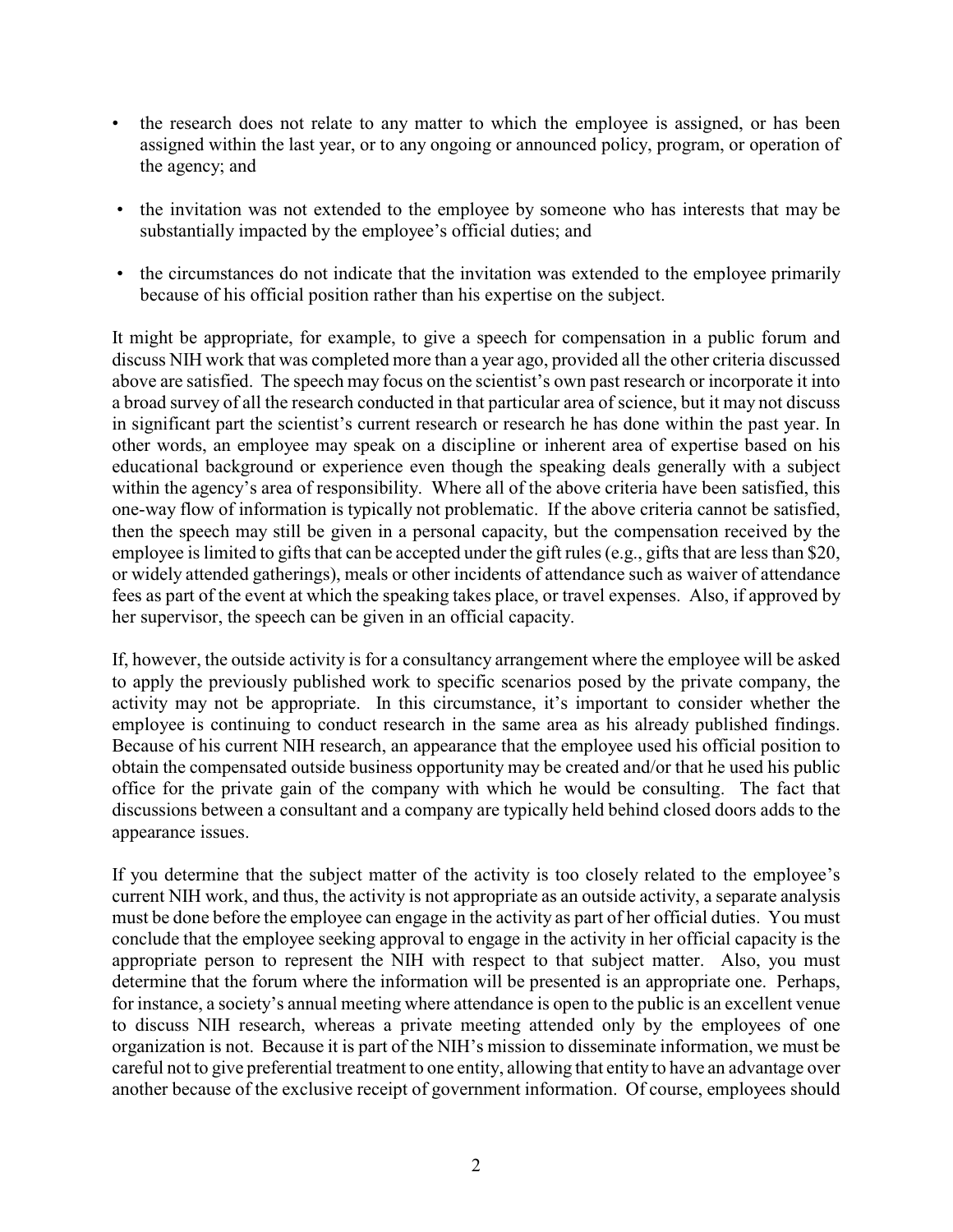be reminded that they cannot accept compensation from an outside source for activities undertaken as part of their official duties.

The second question focuses on the amount of time the proposed activity is expected to take. All NIH employees are covered by the government leave system, and as a supervisor, you are required to manage your employees' use of their annual leave. When requesting approval of an outside activity, the employee is required to give an accurate estimate of the annual leave that he or she expects to use with respect to the proposed activity. This should not exceed the amount of time available to the employee under the leave system. Furthermore, you should also consider other instances of leave usage, i.e., other approved outside activities and past or scheduled vacations, when reviewing the amount of leave the employee expects to use for the activity under review. While not a basis upon which you can deny approval of the activity, the exact dates when the employee plans to engage in the activity should be considered as well. Time off for outside activities must fit the needs of the lab or branch. Employees cannot engage in a particular activity if that activity will require the employee to be away from the NIH at a critical time.

## Supervisory Ethics Review

The second review of a request for approval of an outside activity involves the ethics rules. You must consider: 1) whether a conflict will arise between the relationship the employee has with the outside organization and his duty to the NIH; and 2) whether the conflict will require a disqualification that will effectively prevent the employee from performing critical duties, thereby harming the efficiency of the NIH.

The government-wide regulations state that:

An employee shall not engage in outside employment or any other outside activity that conflicts with his official duties. An activity conflicts with an employee's official duties if:

[The outside activity creates a covered relationship under section 2635.502 or a personal or imputed financial interest under section 208 that] would require the employee's disqualification from matters so central or critical to the performance of his official duties that the employee's ability to perform the duties of his position would be materially impaired.

As you know, a covered relationship between an employee and an outside organization is established when, for example, an employee becomes a consultant for or enters into a business relationship with that organization. In the context of an outside activity, a financial interest is created when the employee serves as officer, director, trustee, general partner or employee of the outside organization, or when the employee acquires an equity interest in the outside entity.

Once the covered relationship or financial interest is established, an employee must disqualify himself from participating in his official capacity in a specific party matter where a person with whom he has a covered relationship is or represents a party to the matter, or from participating in his official capacity in any particular matter if that matter will have a direct and predictable effect on his direct or imputed financial interests. In the case of a direct or imputed financial interest, such recusal would extend not only to particular matters in which an outside employer, for example, would be affected specifically, but also to particular matters that would affect the employer as part